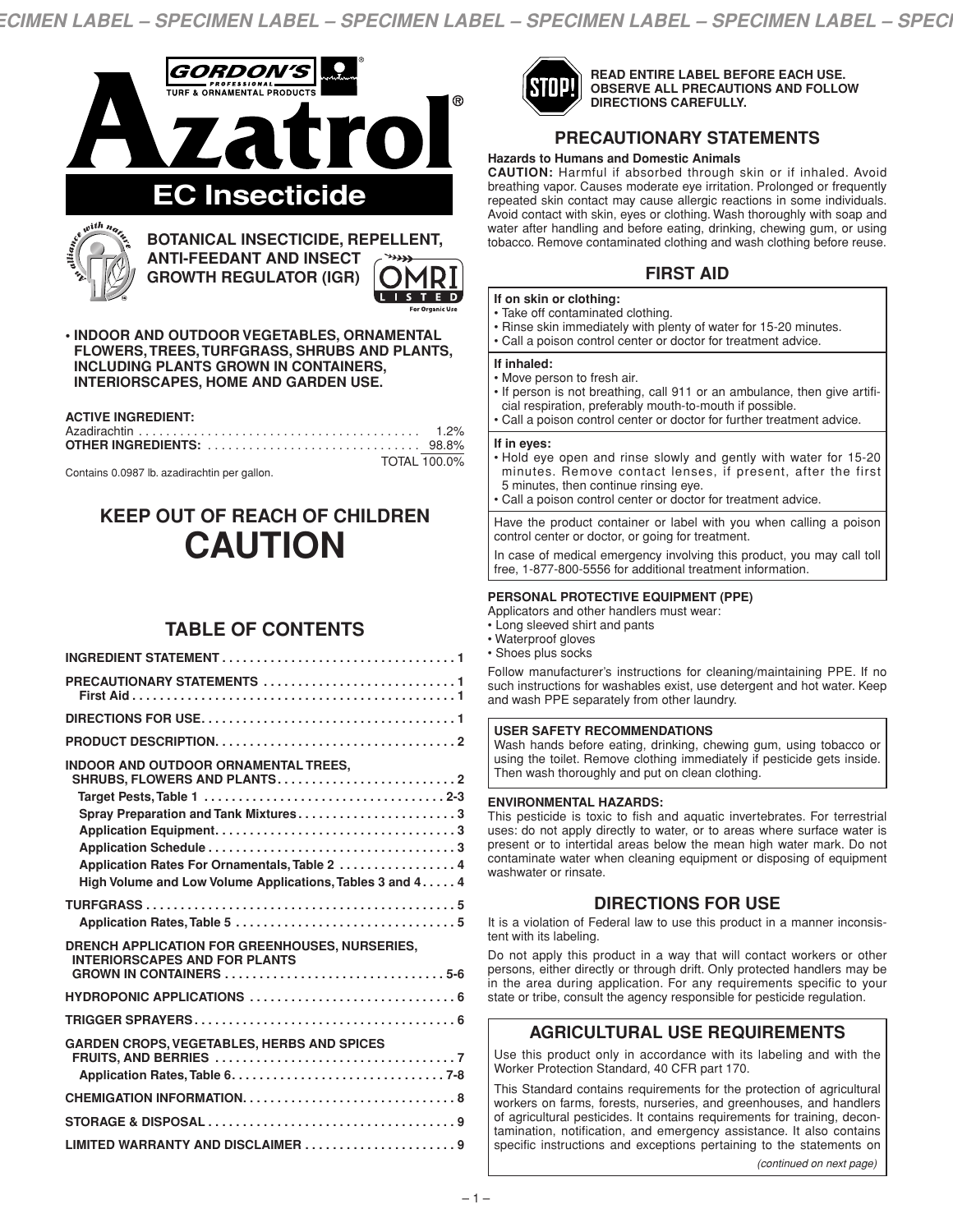# **AGRICULTURAL USE REQUIREMENTS** *(cont.)*

this label about personal protective equipment (PPE) and restrictedentry interval. The requirements in this box only apply to uses of this product that are covered by the Worker Protection Standard (WPS).

Do not enter or allow worker entry into treated areas during the restricted-entry interval (REI) of 4 hours.

PPE required for early entry to treated areas that is permitted under the Worker Protection Standard and that involves contact with anything that has been treated, such as plants, soil, or water is

Coveralls

Waterproof gloves

Shoes plus socks

# **NON-AGRICULTURAL USE REQUIREMENTS**

These requirements apply to uses of this product that are NOT within the scope of the Worker Protection Standard (WPS) for agricultural pesticides (40 CFR Part 170). The WPS applies when this product is used to produce agricultural plants on farms, forests, nurseries, or greenhouses. For other uses, including golf courses and other nonagricultural uses, do not enter treatment areas without protective clothing until sprays have dried.

Read entire label. Use strictly in accordance with precautionary statements and directions, and with applicable state and federal regulations.

This is an end use product. PBI/Gordon Corporation does not intend that this product be reformulated or repackaged except under a toll repackaging agreement.

# **PRODUCT DESCRIPTION:**

Azatrol ® EC Insecticide is a botanical product for control of insects on indoor and outdoor plants including ornamental trees, shrubs, flowers, garden vegetables, turfgrass, fruit trees and nut trees.

Azatrol ® EC Insecticide has repellent and anti-feedant properties and acts as an oviposition deterrent for some insects. When used as a component of an Integrated Pest Management (IPM) program, Azatrol ® EC Insecticide provides an effective resistance management tool.

# **MODE OF ACTION:**

Azatrol<sup>®</sup> EC Insecticide controls target pests on contact or by ingestion. The product acts on pests by way of repellence, anti-feedance, and interference with the molting process.

Azadirachtin, an insect growth regulator (IGR), mimics the pests' hormones and disrupts distinct stages of growth and development of insects and mites. The primary mode of action of azadirachtin is an interference with synthesis and metabolism of ecdysone and the juvenile hormone. Ecdysone is the molting hormone of insects, and azadirachtin can regulate growth leading to death before or during molting.

**INDOOR AND OUTDOOR ORNAMENTAL TREES, SHRUBS, FLOWERS, AND PLANTS ESTABLISHED IN RESIDENTIAL, LAND-SCAPE PLANTINGS AROUND INSTITUTIONAL, PUBLIC, COMMER-CIAL AND INDUSTRIAL BUILDINGS, PARKS, RECREATIONAL AREAS, GREENHOUSES, SHADECLOTHS, NURSERIES, AND ATHLETIC FIELDS.**

Azatrol ® EC Insecticide has been evaluated for phytotoxicity on a wide range of ornamentals and crops. However, since testing on all plant varieties is not feasible, test a small portion of the area to be treated for phytotoxicity before treating the entire area. All possible combinations or sequences of pesticide sprays, including other fertilizers, surfactants, adjuvants and other pesticides have not been tested. Thus, testing for phytotoxicity of spray mixtures is recommended.

The professional user assumes the responsibility for determining the level of tolerance of treated plants to Azatrol ® EC Insecticide when applied alone or in tank-mix combinations under commercial growing conditions.

Waxy bloom on certain ornamental plants may be reduced after an Azatrol ® EC Insecticide application.

Applications of Azatrol ® EC Insecticide may remove the glaucous 'blue' coloring from evergreens such as Colorado blue spruce and Koster spruce.

Use Azatrol ® EC Insecticide on the following plants:

| <b>Ornamental Plants</b><br>and Flowers: | Actinopteris, African violets*, ageratum, aglaonema,<br>Algerian ivy, allamanda, alocasia, amaranthus,<br>anthurium, aphelandra, arborvitae, Artemisia, aster,<br>aucuba ilex, azalea, baby's breath, begonia, Boston<br>fern, bougainvillea, boxwood, brachycome, cacti,<br>calabrese, caladium, calathea, calendula, calla,<br>camellia, carnation, ceanothus, chrysanthemum,<br>cineraria, coleus, columbine, cotoneaster, cyclamen,<br>daffodil, dahlia, daisy, daylily, delphinium, dianthus,<br>dieffenbachia, dogwood, dusty miller, Easter lily,<br>English ivy, euphorbia, fern, ficus, foliage plants,<br>foxglove, freesia, fuschia, gaillardia, gardenia,<br>geranium, gerbera, gladiola, gloxinia, gypsophilla,<br>hedera, hibiscus, hyacinth, hydrangea, ilex,<br>impatiens, iris, ivy, jasmine, lilac, lily, maidenhair<br>fern, mandevilla, marigold, narcissus, nasturtium,<br>orchid*, pansy, pelargonium, peony, peperomia,<br>petunia, philodendron, phlox, photinia, pinks,<br>pittosporum, poinsettia*, pothos, portulaca,<br>primrose, pyracantha, rhododendron, rose,<br>rosemary, rubber plant, salvia, schefflera, sedum,<br>sempervivum, snapdragon, spathiphyllum, stock,<br>syngonium, tulip, verbena, vinca, wandering jew,<br>yucca, zinnia<br>*Caution is recommended when making applications to |
|------------------------------------------|-----------------------------------------------------------------------------------------------------------------------------------------------------------------------------------------------------------------------------------------------------------------------------------------------------------------------------------------------------------------------------------------------------------------------------------------------------------------------------------------------------------------------------------------------------------------------------------------------------------------------------------------------------------------------------------------------------------------------------------------------------------------------------------------------------------------------------------------------------------------------------------------------------------------------------------------------------------------------------------------------------------------------------------------------------------------------------------------------------------------------------------------------------------------------------------------------------------------------------------------------------------------------------------------------------------------------------------|
|                                          | these species. Spotting of plant foliage and blossoms is<br>possible.                                                                                                                                                                                                                                                                                                                                                                                                                                                                                                                                                                                                                                                                                                                                                                                                                                                                                                                                                                                                                                                                                                                                                                                                                                                             |
| <b>Ornamental Trees</b><br>and Shrubs:   | Andromeda, arborvitae, ash, Austrian pine, azalea,<br>beech, birch, birdsnest spruce, blue spruce,<br>bougainvillea, boxwood, butternut, cedar,<br>charmaecyparis, cherry, cotoneaster, crabapple,<br>cyprus, dogwood, Douglas fir, elm, euonymus,<br>firethorn, forsythia, hackberry, hawthorn, hemlock,<br>hickory, holly, honey locust, horse chestnut, juniper,<br>larch, laurel, lilac, linden, London planetree,<br>magnolia, mandevilla, maple, mimosa, mountain<br>ash, myrtle, oak, pachysandra, peach, photinia, pine,<br>planetree, poplar, privet, purpleleaf wintercreeper,<br>quince, sage, spruce, sycamore, white cedar,<br>white pine, yew                                                                                                                                                                                                                                                                                                                                                                                                                                                                                                                                                                                                                                                                       |

# **PESTS CONTROLLED OR SUPPRESSED**

Use Azatrol<sup>®</sup> EC Insecticide against the following pests presented in Table 1.

### **TABLE 1.TARGET PEST SPECIES OF AZATROL® EC INSECTICIDE.**

| <b>HEMIPTERA AND HOMOPTERA</b><br>true bugs including boxelder bugs,<br>chinch bugs, lygus bugs and stink<br>bug: lacebugs: leafhoppers including<br>grape leafhopper, spittlebug, potato<br>leafhopper and variegated leafhopper;<br>mealy bugs including apple mealy<br>bugs, citrus mealy bugs, grape mealy<br>bugs; whiteflies including green-<br>house whitefly, silverleaf whitefly and<br>sweet potato whitefly and woolly<br>whitefly; aphids including apple<br>aphid, green peach aphid, melon<br>aphid, pea aphid, potato aphid and<br>rose aphid; psyllids including pear<br>psyllids and scales including black<br>scale, brown soft scale, California red<br>scale, coffee scale, olive scale,<br>San Jose scale, and cottony<br>cushion scale. | <b>LEPIDOPTERA</b><br>moths including European pine shoot<br>moth, pine tip moth and Tussock<br>moth; leafrollers including blueberry<br>leafroller, filbert leafroller, fruitree<br>leafroller, citrus leafminers, grape<br>leafroller, oblique banded leafroller,<br>omnivorous leafroller; cutworms<br>including black cutworm and citrus<br>cutworm; caterpillars and loopers<br>including bagworms, budworms,<br>cabbage looper, canker worms, case<br>bearers, caseworms, corn earworm,<br>diamondback moth, fruit worms,<br>grapeleaf skeletonizer, gypsy moth,<br>hornworms, imported cabbageworm,<br>navel orangeworm, soybean looper,<br>spruce budworm, tent caterpillar, tip<br>moths, tent caterpillars, tobacco<br>budworm, tobacco hornworm, tomato<br>pinworm and tussock moth;<br>armyworms including beet<br>armyworm, fall armyworm, lawn<br>armyworm, southern armyworm and<br>yellow striped armyworm; webworms<br>and leaf perforators. |
|----------------------------------------------------------------------------------------------------------------------------------------------------------------------------------------------------------------------------------------------------------------------------------------------------------------------------------------------------------------------------------------------------------------------------------------------------------------------------------------------------------------------------------------------------------------------------------------------------------------------------------------------------------------------------------------------------------------------------------------------------------------|---------------------------------------------------------------------------------------------------------------------------------------------------------------------------------------------------------------------------------------------------------------------------------------------------------------------------------------------------------------------------------------------------------------------------------------------------------------------------------------------------------------------------------------------------------------------------------------------------------------------------------------------------------------------------------------------------------------------------------------------------------------------------------------------------------------------------------------------------------------------------------------------------------------------------------------------------------------|
| <b>COLEOPTERA</b><br>beetles, grubs and weevils including<br>Asian long-horned beetle, bark<br>beetles, black vine weevil, Colorado<br>potato beetle, elm bark beetle,<br>European chafer, flea beetles,<br>Japanese beetle, June beetle,<br>leaf beetles, Mexican bean beetle,<br>Northern masked chafer, rose chafer<br>and Southern masked chafer and<br>twig girders.                                                                                                                                                                                                                                                                                                                                                                                      | <b>DIPTERA</b><br>flies including Caribbean fruit fly.<br>cherry maggots, crane fly, fungus<br>gnat, Hessian fly, oriental fruit fly,<br>Mediterranean fruit fly, marsh crane<br>flies, melon fly, shore fly and walnut<br>husk fly; leafminers including<br>citrus leafminers and serpentine<br>leafminers.<br>(Table 1 cont. on next page)                                                                                                                                                                                                                                                                                                                                                                                                                                                                                                                                                                                                                  |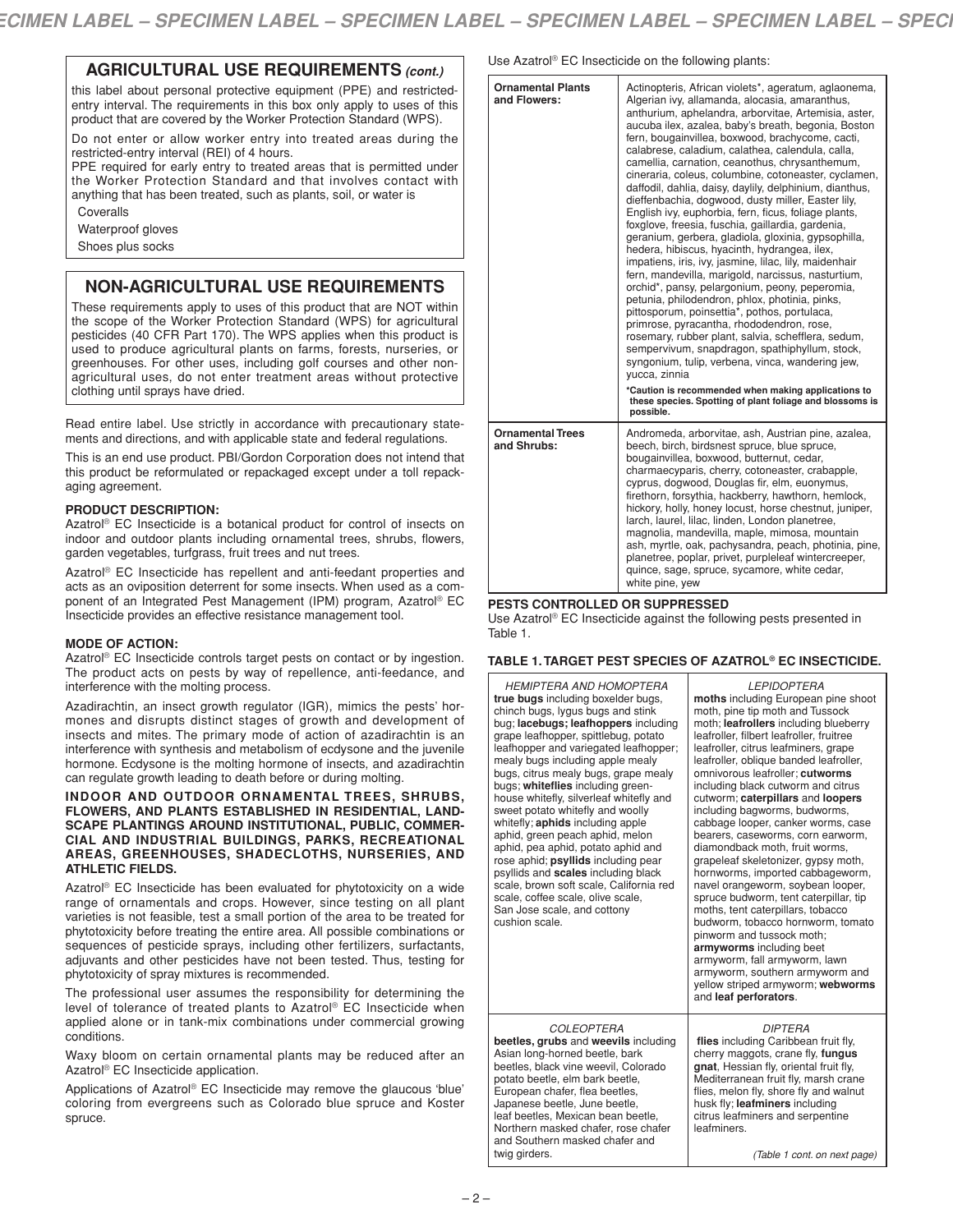# **TABLE 1. TARGET PEST SPECIES OF AZATROL® EC INSECTICIDE** *(continued)***.**

| <b>THYSANOPTERA</b><br>thrips including citrus thrips, flower<br>thrips, gladiolus thrips, onion thrips,<br>thrips palmi and Western flower<br>thrips. | <b>ACARINA</b><br>mites, red spider mites, brown mite,<br>clover mite, conifer spider mite,<br>European red mite, spruce spider<br>mite, and two-spotted spider mite. |
|--------------------------------------------------------------------------------------------------------------------------------------------------------|-----------------------------------------------------------------------------------------------------------------------------------------------------------------------|
| <i><b>ORTHOPTERA</b></i><br>crickets; grasshoppers; locusts                                                                                            | <b>HYMENOPTERA</b><br>sawflies including European sawflies,<br>pear sawflies, red-headed pine<br>sawflies, yellow-headed pine sawflies.                               |
| <b>NEMATODA</b><br>nematodes (suppression)                                                                                                             |                                                                                                                                                                       |

# **SPRAY PREPARATION**

Azatrol ® EC Insecticide is an emulsifiable concentrate to be diluted with water.

### **Water as diluent:**

Add one-half the required amount of water to the spray tank, then add Azatrol ® EC Insecticide slowly with agitation, and complete filling the tank with water. To prevent separation of the emulsion, mix thoroughly and continue agitation while spraying.

This product forms an emulsion and can separate upon extended or prolonged standing. Re-agitate to assure uniformity of the spray mixture.

It is suggested that the water pH be 5 to 7. Do not use tank additives that alter the pH of the spray solution above pH 7. Buffer the spray solution to alter the pH range as appropriate.

**Prepare only the volume needed for the intended application, and use the spray mixture within 24 hours of preparation.**

### **TANK MIXTURES**

Azatrol ® EC Insecticide is an emulsifiable concentrate and is compatible with commonly used pesticides and fertilizers. Always check the physical compatibility using a jar test in the correct proportions if needed.

If a broader spectrum of control is required tank-mix Azatrol ® EC Insecticide with insecticides or miticides. If a rapid knockdown of heavy populations is necessary, then include an effective contact insecticide/ miticide in combination with Azatrol ® EC Insecticide.

Tank mixture recommendations are for use only in states where the companion product(s) and the application site are registered.

Always read and follow the directions for use, precautions and limitations for use on all product labels used in combination. *Applications must follow the precautions and limitations of the most restrictive product label in the mixture. Do not exceed the dosage rates of any product.*

#### **Select the right companion products:**

IPM uses a variety of control options including biological, chemical, and cultural practices. Azadirachtin is botanical with growth regulator effect on insects and mites. Companion products include pyrethroids, spinosyns, microbial toxins, and chloronicotinyls that can complement azadirachtin. Formulations of bifenthrin, spinosad, abamectins, and imidacloprid are effective for different pests. Select the product that has been proven to provide adequate performance for the pests you are trying to control.

#### **Physical Incompatibility**

Do not use Azatrol<sup>®</sup> EC Insecticide with Captan, Bordeaux mixture, triphenyltin hydroxide, lime sulfur, Rayplex iron or other highly alkaline materials as they can cause phytotoxicity and/or reduced efficacy on some target pests. Tank-mix combinations with compounds known to be incompatible with oil-based formulations are not to be used or phytotoxicity may occur.

# **ADJUVANTS**

The addition of adjuvants may enhance control under certain conditions; the use of adjuvants or oils may cause phytotoxicity and should be thoroughly tested prior to use. Do not add crop oils to spray mixtures intended for use on ornamental plants, flowers, trees, and shrubs.

# **APPLICATION EQUIPMENT**

# **Ground Equipment**

Apply Azatrol ® EC Insecticide with hand-operated (manual) or power spray equipment suitable for low volume and/or high volume applications. Follow the recommendations of the equipment manufacturer when using backpack sprayers, hose-end sprayers, compression (pump-up) sprayers, and other sprayers suitable for foliar applications of insecticides.

# **Chemigation and Subsurface Equipment**

Azatrol<sup>®</sup> EC Insecticide may also be applied through chemigation systems and sub-soil treatment equipment; always follow equipment manufacturer's directions.

## **APPLICATION SCHEDULE**

For the most effective control, apply the product when pests are expected to appear or as soon as possible after pests appear and are in immature stages. Spray at an interval of seven (7) to ten (10) days or as the situation warrants.

During high pest infestation levels or when canopy is dense use higher dosage (use) rates and increase the spray frequency. Spraying in the morning or evening hours is recommended. Repeat spraying if rain occurs within two to three hours of spraying.

For additional guidance, consult with the state agricultural experiment station or local extension horticulturalist/arborist for information on tactics and windows of application.

# **APPLICATION RATES**

Use Azatrol ® EC Insecticide on ornamental pests as a spray concentration of 0.25-1.70% vol/vol per treatment with high volume applications in Table 2.

The application rates are specified as rate ranges depending upon the pest infestations:

**Lower rate ranges with a spray concentration of 0.25-0.75% vol/vol:** Use lower rate ranges for light infestations of lepidopterous insects, at the first sign or at the first observation of the early and uniform growth stages of the pest(s), and/or tank mixtures with contact insecticides.

**Medium rate ranges with a spray concentration of 0.75-1.25% vol/vol:** Use medium rate ranges for moderate infestations, when multiple growth stages of the pests are present, and/or heterogeneous pesticide populations are present.

**Upper rate ranges with a spray concentration of 1.25-1.70% vol/vol:** Use upper rate ranges for moderate to heavy pest populations of difficult-to-control pest species, for the late stages of larva/worms, for dense foliage, and/or when re-infestations occur.

#### **High Volume Applications:**

Apply Azatrol ® EC Insecticide at spray concentration of 0.25-1.70% v/v in sufficient amounts of water to achieve complete coverage. Use an adequate spray volume to wet the leaves (foliage) and stems. Spray volumes will vary with the plant size.

Attempt to penetrate dense foliage. Thorough coverage of the upper and lower leaf surfaces is critical for effective levels of control.

Refer to Table 3 for the amounts of Azatrol® EC Insecticide required to prepare spray concentrations of 0.25% to 1.70% for spray volumes of 1 gallon to 200 gallons.

#### **Specialized Low Volume Applications:**

Select a spray volume to achieve sufficient coverage. Uniform coverage of both upper and lower leaf surfaces is critical for effective insect control.

Apply Azatrol<sup>®</sup> EC Insecticide in a minimum spray volume of 5 gallons per acre. Larger plants will require the higher spray volumes (20-25 gallons per acre) to obtain sufficient coverage.

Do not exceed 20 grams active ingredient per acre per application or 57 fl. oz. of product per acre per application.

Refer to Table 4 for the amounts of Azatrol<sup>®</sup> EC Insecticide required to prepare spray concentrations of 0.25% to 1.70% for spray volumes of 5-25 gallons per acre.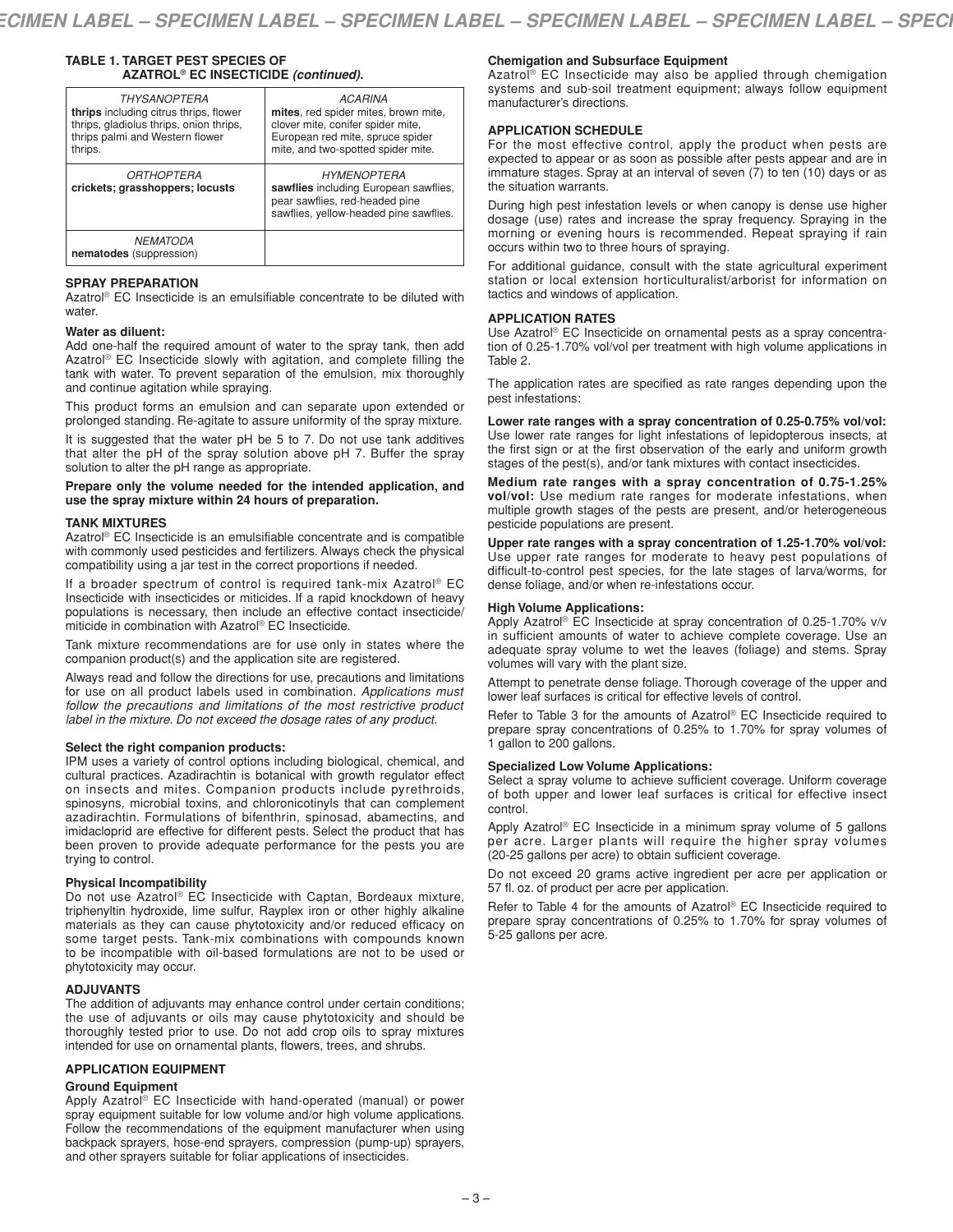| TABLE 2.  APPLICATION RATES FOR ORNAMENTALS ESTABLISHED IN RESIDENTIAL. LANDSCAPE PLANTINGS AROUND  |
|-----------------------------------------------------------------------------------------------------|
| INSTITUTIONAL, PUBLIC, COMMERCIAL AND INDUSTRIAL BUILDINGS, PARKS, RECREATIONAL AREAS, GREENHOUSES, |
| SHADECLOTHS. NURSERIES. AND ATHLETIC FIELDS                                                         |

|                                                                    |                                                                                                                                                                                                                                                                                                                                                                                                                                                                                                                                                                                                                                                                                                                                                                                                             | <b>SPRAY</b>                                 |                                   | Amounts of Azatrol® EC Insecticide     |                           |
|--------------------------------------------------------------------|-------------------------------------------------------------------------------------------------------------------------------------------------------------------------------------------------------------------------------------------------------------------------------------------------------------------------------------------------------------------------------------------------------------------------------------------------------------------------------------------------------------------------------------------------------------------------------------------------------------------------------------------------------------------------------------------------------------------------------------------------------------------------------------------------------------|----------------------------------------------|-----------------------------------|----------------------------------------|---------------------------|
| <b>USE</b>                                                         | <b>PESTS</b>                                                                                                                                                                                                                                                                                                                                                                                                                                                                                                                                                                                                                                                                                                                                                                                                | <b>CONCENTRATION</b><br>%                    | <b>Fluid ounces</b><br>per gallon | <b>Fluid ounces</b><br>per 100 gallons | Quarts per<br>100 gallons |
| Including<br>trees, shrubs,<br>flowers, conifers,                  | Armyworms<br>Azalea caterpillars<br>Aphids                                                                                                                                                                                                                                                                                                                                                                                                                                                                                                                                                                                                                                                                                                                                                                  | Lower rate ranges<br>of 0.25-0.75% vol/vol:  | 0.32-1.0 fl. oz.                  | 32-96 fl. oz.                          | $1.0 - 3.0$ qts.          |
| evergreens, herbaceous<br>ornamentals, foliage                     | <b>Bagworms</b><br><b>Black vine weevils</b>                                                                                                                                                                                                                                                                                                                                                                                                                                                                                                                                                                                                                                                                                                                                                                | Medium rate ranges of<br>0.75-1.25% vol/vol: | 1.00-1.60 fl. oz.                 | 96-160 fl. oz.                         | $3.0 - 5.0$ qts.          |
| plants, container-grown<br>ornamentals, plants<br>and groundcovers | Boxelder bugs<br><b>Budworms</b><br>Cankerworms<br>Cutworms<br>Eastern tent caterpillars<br>Elm leaf beetles<br>European sawflies<br>Fall webworms<br>Flea beetles<br>Forest tent caterpillars<br>Gypsy moth larvae<br>Japanese beetles<br>June beetles<br>Lace bugs<br>Leaf-feeding caterpillars<br>Leafhoppers<br>Leafminers<br>Leafrollers<br>Leaf skeletonizers<br>Oleander moth larvae<br>Pine sawflies<br>Pine shoot beetles<br>Pine tip moths<br>Plant bugs<br>Sawflies (larva)<br>Scale insects (crawlers)<br>Spruce budworm<br>Striped beetles<br>Striped oakworms<br>Thrips<br>Tussock moth larvae<br>Brown soft scale<br>California red scale (crawler)<br>Clover mites<br>Mealybugs<br>Pine needle scale (crawler)<br>Spider mites<br>Whiteflies<br>and other species<br>identified in Table 1. | Upper rate ranges<br>of 1.25-1.70% vol/vol:  | 1.60-2.18 fl. oz.                 | 160-218 fl. oz.                        | 5.0-6.8 qts.              |

# **TABLE 3. SPRAY PREPARATION FOR HIGH VOLUME APPLICATIONS FOR SPRAY CONCENTRATIONS OF 0.25% TO 1.70%.**

| Gallons     | Amounts of Azatrol® EC Insecticide For: |              |              |              |              |              |              |  |
|-------------|-----------------------------------------|--------------|--------------|--------------|--------------|--------------|--------------|--|
| Of Water    | 0.25%                                   | 0.50%        | 0.75%        | 1.00%        | 1.25%        | 1.50%        | 1.70%        |  |
| gallon      | 0.32 fl. oz.                            | 0.64 fl. oz. | 0.96 fl. oz. | 1.28 fl. oz. | 1.60 fl. oz. | 1.94 fl. oz. | 2.18 fl. oz. |  |
| 5 gallons   | .60 fl. oz.                             | 3.2 fl. oz.  | 4.8 fl. oz.  | 6.4 fl. oz.  | 8.0 fl. oz.  | 9.7 fl. oz.  | 10.9 fl. oz. |  |
| 10 gallons  | 3.2 fl. oz.                             | 6.4 fl. oz.  | 9.6 fl. oz.  | 12.8 fl. oz. | 16.0 fl. oz. | 19.4 fl. oz. | 21.8 fl. oz. |  |
| 25 gallons  | 8.0 fl. oz.                             | 16.0 fl. oz. | 24.0 fl. oz. | 32 fl. oz.   | 1.25 gts.    | 1.50 ats.    | 1.70 gts.    |  |
| 50 gallons  | 16.0 fl. oz.                            | 32.0 fl. oz. | 1.50 ats.    | $2.0$ ats.   | 2.5 ats.     | 3.0 gts.     | 3.4 gts.     |  |
| 100 gallons | $1.0$ qt.                               | $2.0$ ats.   | 3.0 gts.     | 4.0 gts.     | 5.0 ats.     | 6.0 gts.     | 6.8 gts.     |  |
| 150 gallons | .5 ats.                                 | 3.0 gts.     | 4.5 gts.     | 6.0 gts.     | 7.5 gts.     | 9.0 gts.     | $10.2$ ats.  |  |
| 200 gallons | $2.0$ ats.                              | 4.0 gts.     | 6.0 gts.     | 8.0 gts.     | $10.0$ ats.  | 12.0 gts.    | 13.6 gts.    |  |

#### **TABLE 4. SPRAY PREPARATION FOR SPECIALIZED LOW VOLUME APPLICATIONS OF 5-25 GALLONS PER ACRE WITH SPRAY CONCENTRATIONS OF 0.25% TO 1.70%.**

| <b>Spray Concentration</b> | Spray Volume, Gallons Per Acre |                    |                    |                      |                   |  |  |
|----------------------------|--------------------------------|--------------------|--------------------|----------------------|-------------------|--|--|
| Desired, % vol/vol         | 5 qpa                          | $10$ gpa           | $15$ qpa           | 20 gpa               | $25$ gpa          |  |  |
| $0.25\%$ v/v               | 1.6 fl. oz./acre               | 3.2 fl. oz./acre   | 4.9 fl. oz./acre   | 6.5 fl. oz./acre     | 8.0 fl. oz./acre  |  |  |
| $0.50\%$ v/v               | 3.2 fl. oz./acre               | 6.4 fl. oz./acre   | 9.6 fl. oz./acre   | 12.8 fl. $oz$ ./acre | 16.0 fl. oz./acre |  |  |
| $0.75\%$ v/v               | 4.8 fl. oz./acre               | 9.6 fl. oz./acre   | 14.4 fl. $oz/acre$ | 19.2 fl. oz./acre    | 24.0 fl. oz./acre |  |  |
| 1.00% v/v                  | $6.4$ fl. oz./acre             | 12.8 fl. $oz/acre$ | 19.2 fl. $oz/acre$ | $25.5$ fl. oz./acre  | 32.0 fl. oz./acre |  |  |
| 1.25% v/v                  | 8.0 fl. oz./acre               | 16.0 fl. $oz/acre$ | 24.0 fl. oz./acre  | 32.0 fl. oz./acre    | 40.0 fl. oz./acre |  |  |
| $1.50\%$ v/v               | 9.6 fl. oz./acre               | 19.2 fl. $oz/acre$ | 28.9 fl. oz./acre  | 38.5 fl. oz./acre    | 48.0 fl. oz./acre |  |  |
| 1.70% v/v                  | 10.8 fl. $oz$ ./acre           | 21.6 fl. oz./acre  | 32.5 fl. oz./acre  | 43.3 fl. oz./acre    | 54.0 fl. oz./acre |  |  |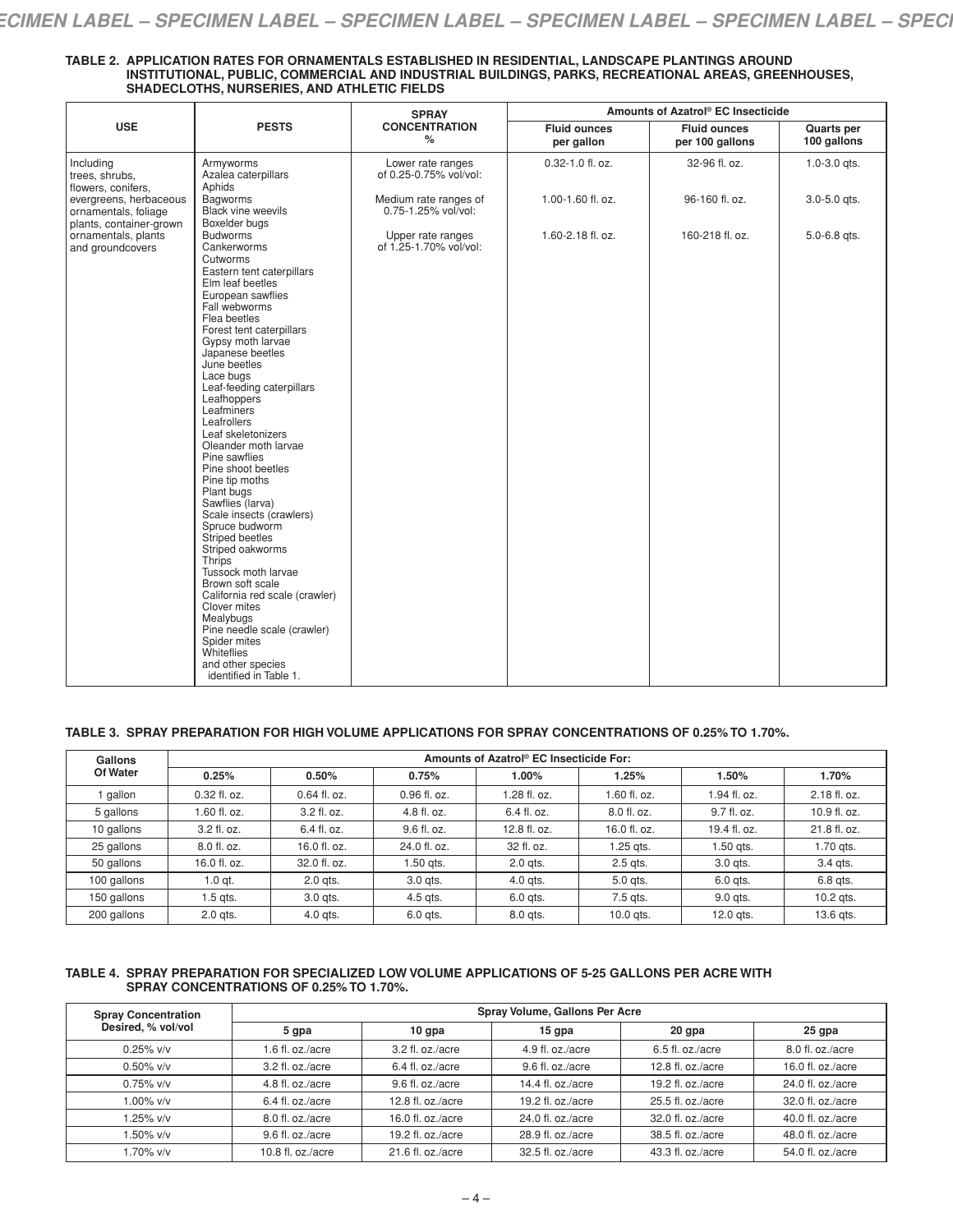## **SPECIFIC USE INSTRUCTIONS:**

#### **Decision-making for IPM:**

Scouting, monitoring, sampling, record-keeping, and predictive models are techniques to determine *if* and *when* insecticide/miticide applications are needed. The application schedule should coincide with the most vulnerable stage of the pest. For azadirachtin, target the most vulnerable stages of young larvae and young nymphs. The early larval stages and the early instar stages are more susceptible to this IGR than the later stages of the same pests.

### *For Lepidoptera:*

- Armyworms: Apply when larvae are small.
- Bagworms: Apply when bags are small and larvae are actively feeding. • Gypsy moth larvae: Apply when larvae are small and all eggs have
- hatched. • Spruce budworms: Apply when larvae are exposed and actively feeding.

#### *For Acarina:*

• Spider mites: Apply when nymphs are first observed and before mite populations have become severe. Use multiple applications with 7-10 day intervals until infestation is controlled. Thorough coverage of both upper and lower leaf surfaces is needed.

#### *For Thysanoptera:*

• Thrips: Apply early at first signs of infestation and repeat until infestation is controlled.

#### *For Hymenoptera:*

• Sawfly: Apply when larvae are small.

#### *For Hemiptera and Homoptera:*

- Leafhoppers: Apply when first observed and repeat applications at 5-7 day intervals.
- Mealybugs: Obtain thorough coverage of leaves and twigs.
- Scale: Obtain thorough coverage of leaves and twigs.

#### *For Coleoptera:*

- Beetles: Apply early at first signs of infestation and repeat applications at 7-10 day intervals.
- Japanese beetle (adults): Use foliar applications to repel adult feeding and treat at 5-7 day intervals.

# *For Diptera:*

• Leafminers: Apply early to larvae when stippling or mining of leaves is first observed. Repeat applications at 7-10 day intervals until infestation is controlled.

#### **TURFGRASS ESTABLISHED IN RESIDENTIAL (LAWNS), INSTITUTIONAL, PUBLIC, COMMERCIAL AND INDUSTRIAL SITES, PARKS, RECREATIONAL AREAS, GOLF COURSES, SOD FARMS, AND ATHLETIC FIELDS**

Use Azatrol ® EC Insecticide to control the pests presented in Table 5. Dilute Azatrol ® EC Insecticide in water.

The most vulnerable stage to this product is young larvae and nymphs. Schedule treatments for the early larval stages and early instars when populations are established, but before turf damage becomes noticeable.

The maximum rate on turfgrass of Azatrol® EC Insecticide is 57.0 fl. oz. of product per acre per application or 1.3 fl. oz. product per 1,000 sq. ft. per application. Apply at a rate up to 57 fl. oz. of product per acre. Use the higher rate specified on this label for moderate to heavy infestations.

#### **Irrigation:**

Avoid (delay or postpone) irrigation for 12-24 hours after application of this product.

# **Mowing:**

Avoid (delay or postpone) mowing of the treated area for 12-24 hours after treatment.

Degree day and plant phenology models can assist in developing the appropriate application schedule for the target pests. Consult your state university or local Cooperative Extension Service office for specific pest control application timing in your area.

Azatrol ® EC Insecticide can be tank mixed with other insecticide/ miticides if a broader spectrum of pest control is required. Observe all precautionary statements and follow all label directions of companion product(s).

## **Specific Use Instructions:**

- 1. Armyworms: Apply during the early morning or late afternoon to maximize control.
- 2. Sod webworm larvae: Applications in the late afternoon or early evening can maximize control.

# **TABLE 5. APPLICATION RATES FOR TURFGRASS ESTABLISHED IN RESIDENTIAL (LAWNS), INSTITUTIONAL, PUBLIC, COMMERCIAL AND INDUSTRIAL SITES, PARKS, RECREATIONAL AREAS, GOLF COURSES, SOD FARMS, AND ATHLETIC FIELDS.**

| Use                                           | <b>Pests</b>                                                                                                                                 | Amount of Azatrol <sup>®</sup><br><b>EC Insecticide</b> |                             | <b>Spray Volumes</b> |                              | Number of                                         |
|-----------------------------------------------|----------------------------------------------------------------------------------------------------------------------------------------------|---------------------------------------------------------|-----------------------------|----------------------|------------------------------|---------------------------------------------------|
|                                               |                                                                                                                                              | fl. oz./acre                                            | fl. $oz$ .<br>1,000 sq. ft. | gals./acre           | $g$ als. $/$<br>1000 sq. ft. | <b>Applications &amp;</b><br><b>Interval Days</b> |
| l Cool-Season and<br>Warm-Season<br>Turfgrass | Larvae and nymphs of<br>these pests:<br>Armyworms<br>Bermudagrass mite<br>Cutworms<br>Grasshopper<br>Sod webworm<br><b>Ticks</b><br>Chiggers | Up to<br>57.0 fl. oz.                                   | Up to<br>$1.3$ fl. oz.      | 40-100 gpa           | $1-2$ gal/<br>1,000 sq. ft.  | As needed,<br>7 days                              |

### **GREENHOUSES, NURSERIES, INTERIORSCAPES AND FOR PLANTS GROWN IN CONTAINERS:**

#### **DRENCH APPLICATIONS:**

Use Azatrol ® EC Insecticide as a soil drench for effective control of soilborne insect larvae, including soil-borne larvae of foliar pests, such as fungus gnats, nematodes, or soil borne thrips. When applying as a drench, avoid excessive leaching.

Preventive applications as a soil drench may be warranted for certain pests. Soil drench applications of azadirachtin will have a slower rate of activity because of soil absorption when compared to foliar applications of azadirachtin. Target the initial application of a soil drench treatment to coincide with the early stages of young larvae and young nymphs.

Dilute Azatrol ® EC Insecticide with water for concentrations of 0.4 to 0.8% vol/vol. Drench the soil in the pot with one (1) pint of finished spray per 1.0 gallon of soil. For fungus gnats, use the 0.4% spray concentration. For mushroom fly maggot control, use the 0.6% vol/vol spray concentration. For leafminers and other difficult to control pests, use the 0.8% vol/vol spray concentration. Two to three (2-3) applications should be scheduled at 10-14 day intervals until the pest pressure has ended.

# *SEE NEXT PAGE FOR DILUTION TABLE FOR DRENCH APPLICATIONS*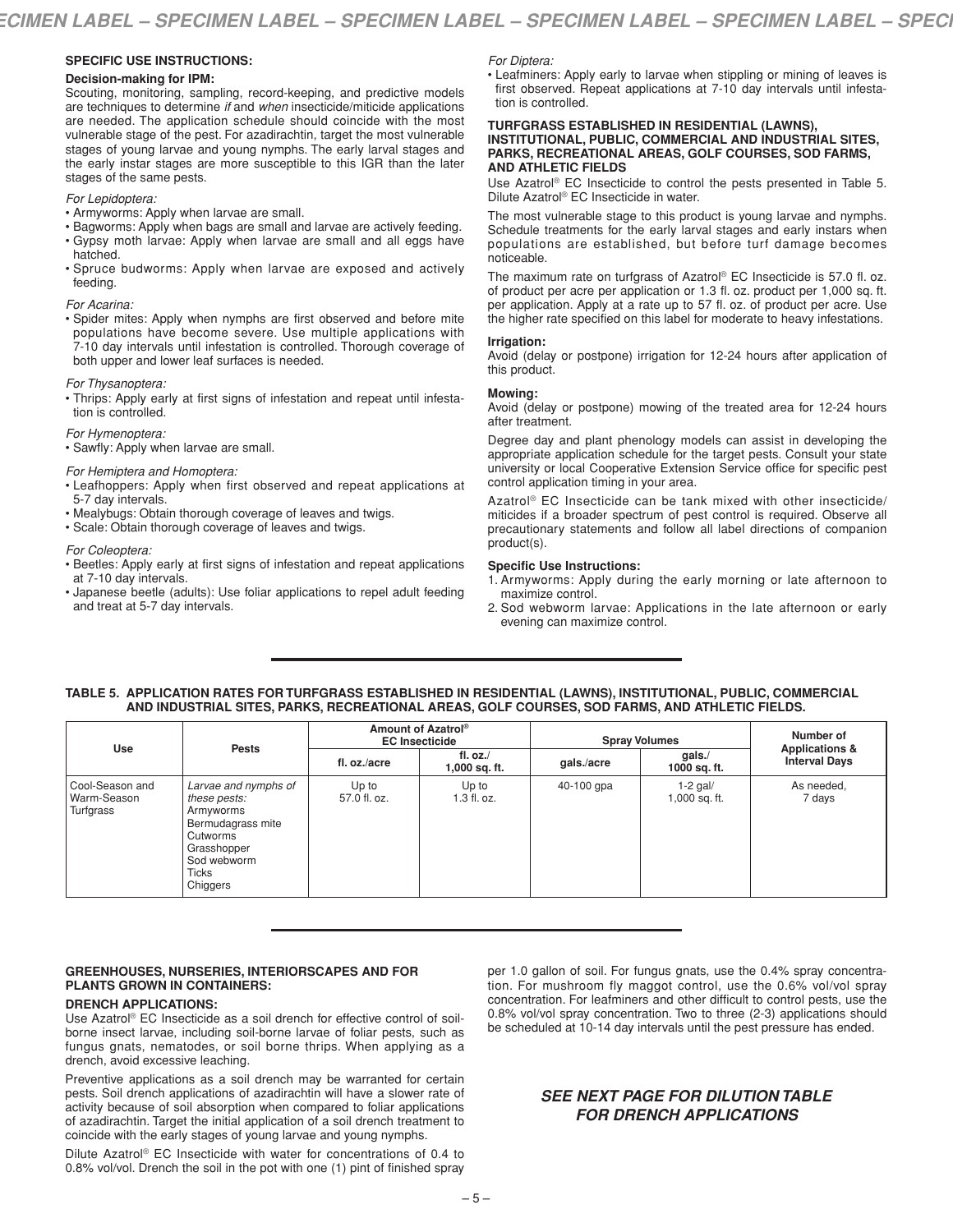| <b>Gallons of</b><br>Water |             | Amount of Azatrol® EC Insecticide | Application   | Number of  |                     |
|----------------------------|-------------|-----------------------------------|---------------|------------|---------------------|
|                            | 0.4%        | 0.6%                              | 0.8%          | Interval   | <b>Applications</b> |
| gallon                     | 1 Tbs.      | 1.5 Tbs.                          | 2.0 Tbs.      | 10-14 days | $2 - 3$             |
| 5 gallons                  | 2.5 fl. oz. | $4.0$ fl. oz.                     | $5.0$ fl. oz. | 10-14 days | $2 - 3$             |
| 10 gallons                 | 5.0 fl. oz. | 8.0 fl. oz.                       | 10.0 fl. oz.  | 10-14 days | $2 - 3$             |
| 100 gallons                | 1.6 qts.    | 2.4 gts.                          | 3.2 gts.      | 10-14 days | $2 - 3$             |

## **DILUTION TABLE FOR DRENCH APPLICATIONS**

Azatrol® EC Insecticide can also be applied through sub-surface treatment equipment. Always follow manufacturer's use directions.

### **HYDROPONIC APPLICATIONS**

Hydroponic applications of Azatrol® EC Insecticide control a broad spectrum of insect pests.

• Schedule hydroponic applications on 7 to 10 day intervals depending on the severity of the pest problem.

• Prepare (Mix) solutions of Azatrol® EC Insecticide with water at concentrations of 0.4% to 0.8% vol/vol. The lower concentration (0.4%) and the longer interval (10 days) will be adequate for low to moderate pest pressure. Use the higher concentration (0.8%) and shorter interval (7 days) for high pest pressure. Refer to the chart below for the preparation of 1 to 10 gallons.

# **DILUTION TABLE FOR RESERVOIR APPLICATIONS**

|                                                                   | Amount of Azatrol® EC Insecticide     |                                        |  |  |  |  |
|-------------------------------------------------------------------|---------------------------------------|----------------------------------------|--|--|--|--|
| <b>Gallons of Water</b>                                           | Low to Moderate Pest Pressure at 0.4% | Moderate to High Pest Pressure at 0.8% |  |  |  |  |
| 1 gallon                                                          | 0.5 fl. oz. (1 tbs)                   | 1 fl. oz. (2 tbs)                      |  |  |  |  |
| 2 gallons                                                         | 1.0 fl. oz. (2 tbs)                   | 2 fl. oz (4 tbs)                       |  |  |  |  |
| 3 gallons                                                         | 1.5 fl. oz. (3 tbs)                   | 3 fl. oz. (6 tbs)                      |  |  |  |  |
| 4 gallons                                                         | 2.0 fl. oz. (4 tbs)                   | 4 fl. oz. (8 tbs)                      |  |  |  |  |
| 5 gallons                                                         | 2.5 fl. oz.                           | 5 fl. oz.                              |  |  |  |  |
| 6 gallons                                                         | 3.0 fl. oz.                           | 6 fl. oz.                              |  |  |  |  |
| 7 gallons                                                         | 3.5 fl. oz.                           | 7 fl. oz.                              |  |  |  |  |
| 8 gallons                                                         | 4.0 fl. oz.                           | 8 fl. oz.                              |  |  |  |  |
| 9 gallons                                                         | 4.5 fl. oz.                           | 9 fl. oz.                              |  |  |  |  |
| 10 gallons                                                        | 5.0 fl. oz.                           | 10 fl. oz.                             |  |  |  |  |
| Equal measures: 1 fl. oz. = 2 Tablespoons (tbs) 8 fl. oz. = 1 cup |                                       |                                        |  |  |  |  |

#### **TRIGGER SPRAYERS**

Use trigger sprayers for foliar sprays of individual plants. Apply this product when pests are expected to appear or as soon as possible after pests appear and are in immature stages.

Direct the spray to the target pests and provide uniform coverage of the plants. Thorough coverage of the upper and lower leaf surfaces is critical for effective levels of control. Spray at intervals of seven (7) to ten (10) days or as the situation warrants.

Prepare only the amount of spray solution needed for the individual plants to be treated. Refer to the chart below for the amounts of Azatrol® EC Insecticide required to prepare a spray concentration of 1.70% vol./vol. for 1 pint to 1 gallon of spray solution.

| <b>Amount of Water</b>                          | Amount of Azatrol® EC Insecticide |                  |                   |  |  |  |
|-------------------------------------------------|-----------------------------------|------------------|-------------------|--|--|--|
|                                                 | Fluid ounces (fl. oz.)            | Millimeters (ml) | Tablespoons (tbs) |  |  |  |
| pint                                            | 0.28                              | 8                | 1/2               |  |  |  |
| 2 pints                                         | 0.56                              | 16               |                   |  |  |  |
| 4 pints                                         | 1.12                              | 34               |                   |  |  |  |
| 6 pints                                         | 1.68                              | 50               |                   |  |  |  |
| 8 pints, 1 gallon                               | 2.24                              | 66               |                   |  |  |  |
| Equal measures: $0.5$ fl. $oz = 15$ ml = 1 tbs. |                                   |                  |                   |  |  |  |

# **DILUTION TABLE FOR TRIGGER SPRAYERS**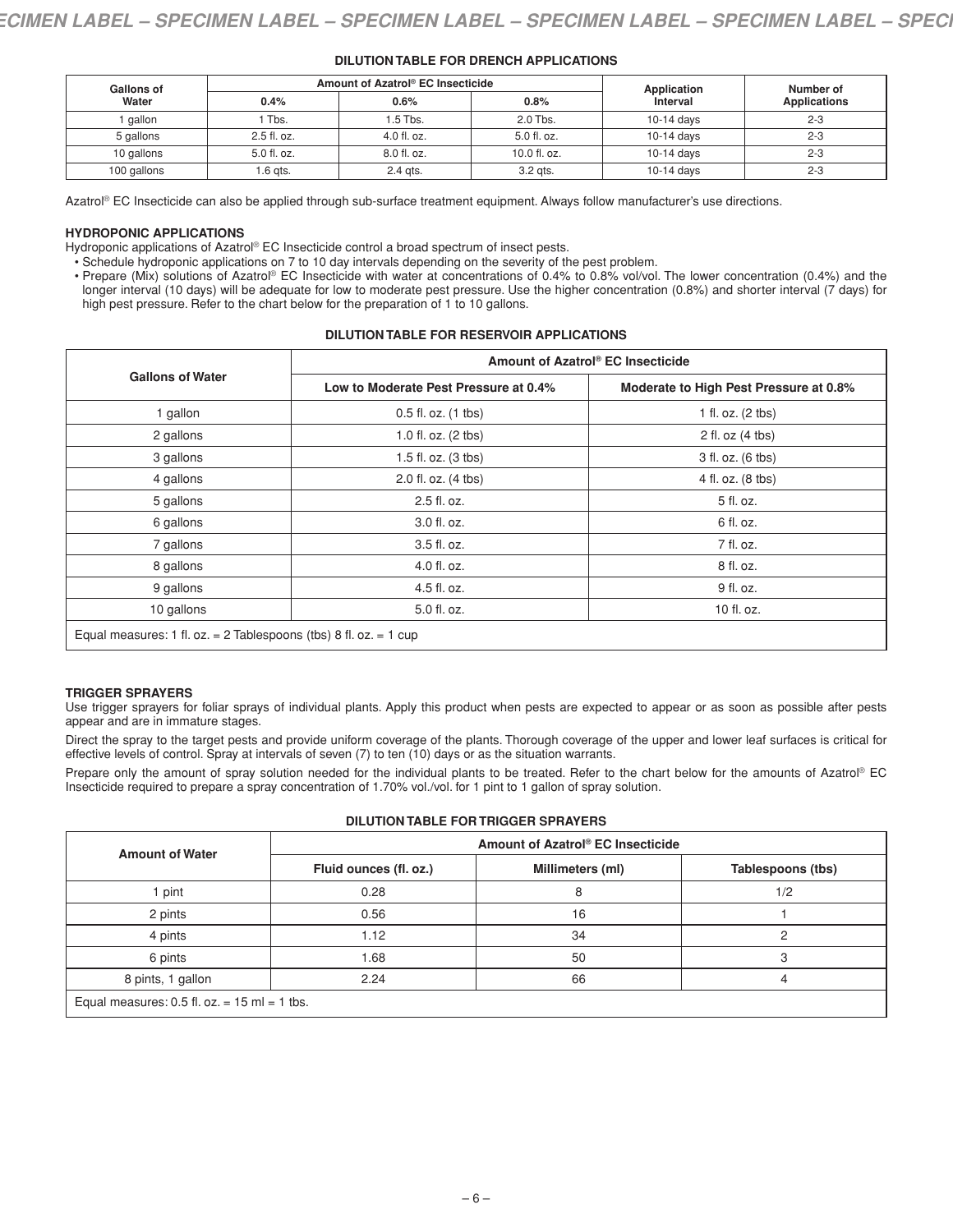### **INSTRUCTIONS FOR GARDEN CROPS,VEGETABLES, HERBS AND SPICES, FRUITS, AND BERRIES**

- For the most effective control, spray the product as soon as possible after pests appear and are in immature stages.
- Spray at an interval of seven to ten days or as the situation warrants. During high pest infestation levels use higher label rates and increase the spray frequency.
- Spraying in the morning or evening hours is recommended.
- Repeat spraying if rain occurs within two to three hours of spraying.

# **SPRAY EQUIPMENT**

Use any suitable application equipment to ensure uniform coverage.

#### **USE RATES**

Apply Azatrol ® EC Insecticide as directed to any food or non-food crop

up to and including the day of harvest, at a maximum rate of 57 fl. ozs. (20 grams active ingredient) per acre (1.33 fl. ozs. per 1,000 sq. ft.) per application. Rates in Table 6 pertain to typical pest infestations.

Apply Azatrol ® EC Insecticide alone to food/garden crops on the day of harvest.

Dilute this product with water at 0.5-4.0 tablespoons (Tbs) per gallon of water. For hose end sprayers, set the RATE PER GALLON at the dial setting of 1 to 4 Tbs. depending on the crop and pests. Use the lower RATE PER GALLON for low to moderate infestations and use the higher specified RATE PER GALLON for severe infestations.

# **TABLE 6. USE RATES FOR GARDEN CROPS,VEGETABLES, HERBS AND SPICES, BERRIES AND FRUIT.**

| Crop                                                                                                                                                                                                                                                                                                                                                                              | Pests such as:                                                                                                    | <b>Dilution Rate for Sprayers</b>        |                                            |
|-----------------------------------------------------------------------------------------------------------------------------------------------------------------------------------------------------------------------------------------------------------------------------------------------------------------------------------------------------------------------------------|-------------------------------------------------------------------------------------------------------------------|------------------------------------------|--------------------------------------------|
|                                                                                                                                                                                                                                                                                                                                                                                   |                                                                                                                   | Fl. Ozs. of product<br>per 1,000 Sq. Ft. | Tbs. of product per<br>1.0 gallon of water |
| Leafy Vegetables:<br><b>Broccoli, Brussels Sprouts,</b><br>Cabbage, Cauliflower,<br>Collards, Endive, Kale, Lettuce,<br>Spinach                                                                                                                                                                                                                                                   | Leafrollers, Cutworms, Loopers, Armyworms                                                                         | 0.19-0.96 fl. ozs.                       | 3/4 Tbs.-4 Tbs./gal                        |
|                                                                                                                                                                                                                                                                                                                                                                                   | True Bugs, Leafhoppers, Whiteflies, Aphids,<br>Beetles, Weevils, Flies, Thrips, Mites                             | 0.24-0.96 fl. ozs.                       | 1 Tbs.-4 Tbs./gal                          |
| Root Vegetables:<br>Beet, Carrot, Horseradish,<br>Parsnip, Potato, Radish, Sweet<br>potato, Turnip, Yams                                                                                                                                                                                                                                                                          | Beetles, Weevils                                                                                                  | 0.11-0.22 fl. ozs.                       | 1/2 Tbs.-11/2 Tbs./gal                     |
|                                                                                                                                                                                                                                                                                                                                                                                   | True Bugs, Leafhoppers, Whiteflies, Aphids,<br>Leafrollers, Cutworms, Loopers, Armyworms,<br>Flies, Thrips, Mites | 0.24-0.96 fl. ozs.                       | 1 Tbs.-4 Tbs./gal                          |
| Fruiting Vegetables:<br>Eggplant, Pepper, Tomatillo,<br>Tomato                                                                                                                                                                                                                                                                                                                    | Beetles, Weevils                                                                                                  | 0.29-0.96 fl. ozs.                       | 2 Tbs.-4 Tbs./gal                          |
|                                                                                                                                                                                                                                                                                                                                                                                   | Thrips                                                                                                            | 0.29-0.96 fl. ozs.                       | 2 Tbs.-4 Tbs./gal                          |
|                                                                                                                                                                                                                                                                                                                                                                                   | True Bugs, Leafhoppers, Whiteflies, Aphids,<br>Leafrollers, Cutworms, Loopers, Armyworms,<br>Flies. Mites         | 0.24-0.96 fl. ozs.                       | 1 Tbs.-4 Tbs./gal                          |
| Cucurbit Vegetables:<br>Cucumber, Gourd (edible),<br>Muskmelon, Pumpkin, Squash,<br>Watermelon, including<br>Cantaloupe, Casaba, Gherkins,<br>Melons (including hybrids),<br>Zucchini                                                                                                                                                                                             | Beetles, Weevils                                                                                                  | 0.29-0.96 fl. ozs.                       | 2 Tbs.-4 Tbs./gal                          |
|                                                                                                                                                                                                                                                                                                                                                                                   | Thrips                                                                                                            | 0.29-0.96 fl. ozs.                       | 2 Tbs.-4 Tbs./gal                          |
|                                                                                                                                                                                                                                                                                                                                                                                   | True Bugs, Leafhoppers, Whiteflies, Aphids,<br>Leafrollers, Cutworms, Loopers, Armyworms,<br>Flies, Mites         | 0.24-0.96 fl. ozs.                       | 1 Tbs.-4 Tbs./gal                          |
| Legume Vegetables:                                                                                                                                                                                                                                                                                                                                                                | Beetles, Weevils                                                                                                  | 0.29-0.96 fl. ozs.                       | 2 Tbs.-4 Tbs./gal                          |
| Bean, Chickpea, Lentil, Pea                                                                                                                                                                                                                                                                                                                                                       | Thrips                                                                                                            | 0.29-0.96 fl. ozs.                       | 2 Tbs.-4 Tbs./gal                          |
|                                                                                                                                                                                                                                                                                                                                                                                   | True Bugs, Leafhoppers, Whiteflies, Aphids,<br>Leafrollers, Cutworms, Loopers, Armyworms,<br>Flies, Mites         | 0.24-0.96 fl. ozs.                       | 1 Tbs.-4 Tbs./gal                          |
| <b>Bulb Vegetables:</b>                                                                                                                                                                                                                                                                                                                                                           | Beetles, Weevils                                                                                                  | 0.29-0.96 fl. ozs.                       | 2 Tbs.-4 Tbs./gal                          |
| Garlic, Onion, Shallot                                                                                                                                                                                                                                                                                                                                                            | Thrips                                                                                                            | 0.29-0.96 fl. ozs.                       | 2 Tbs.-4 Tbs./gal                          |
|                                                                                                                                                                                                                                                                                                                                                                                   | True Bugs, Leafhoppers, Whiteflies, Aphids,<br>Leafrollers, Cutworms, Loopers, Armyworms,<br>Flies, Mites         | 0.24-0.96 fl. ozs.                       | 1 Tbs.-4 Tbs./gal                          |
| Berries:<br>Blackberry, Blueberry, Raspberry,<br>Strawberry, others include:<br>Boysenberry, Currants,<br>Dewberry, Elderberry,<br>Gooseberry, Loganberry                                                                                                                                                                                                                         | Beetles, Weevils                                                                                                  | 0.29-0.96 fl. ozs.                       | 2 Tbs.-4 Tbs./gal                          |
|                                                                                                                                                                                                                                                                                                                                                                                   | Thrips                                                                                                            | 0.29-0.96 fl. ozs.                       | 2 Tbs.-4 Tbs./gal                          |
|                                                                                                                                                                                                                                                                                                                                                                                   | True Bugs, Leafhoppers, Whiteflies, Aphids,<br>Leafrollers, Cutworms, Loopers, Armyworms,<br>Flies. Mites         | 0.24-0.96 fl. ozs.                       | 1 Tbs.-4 Tbs./gal                          |
| Herbs and Spices:<br>Chive, Dill, Fennel, Mustard,<br>Sage, Sweet bay, others include:<br>Anise, Balm, Basil, Black pepper,<br>Borage, Caraway, Catnip,<br>Chamomile, Coriander, Cumin,<br>Curry leaf, Dandelion, Fenugreek,<br>Horehound, Hyssop, Marjoram,<br>Marigold, Mint, Nasturtium,<br>Pennyroyal, Peppermint,<br>Rosemary, Savory, Spearmint,<br>Tansy, Tarragon, Thyme, | Beetles, Weevils                                                                                                  | 0.29-0.96 fl. ozs.                       | 2 Tbs.-4 Tbs./gal                          |
|                                                                                                                                                                                                                                                                                                                                                                                   | Thrips                                                                                                            | 0.29-0.96 fl. ozs.                       | 2 Tbs.-4 Tbs./gal                          |
|                                                                                                                                                                                                                                                                                                                                                                                   | True Bugs, Leafhoppers, Whiteflies, Aphids,<br>Leafrollers, Cutworms, Loopers, Armyworms,<br>Flies. Mites         | 0.24-0.96 fl. ozs.                       | 1 Tbs.-4 Tbs./gal                          |
| Wintergreen, Woodruff,<br>Wormwood                                                                                                                                                                                                                                                                                                                                                |                                                                                                                   |                                          | (continued on next page)                   |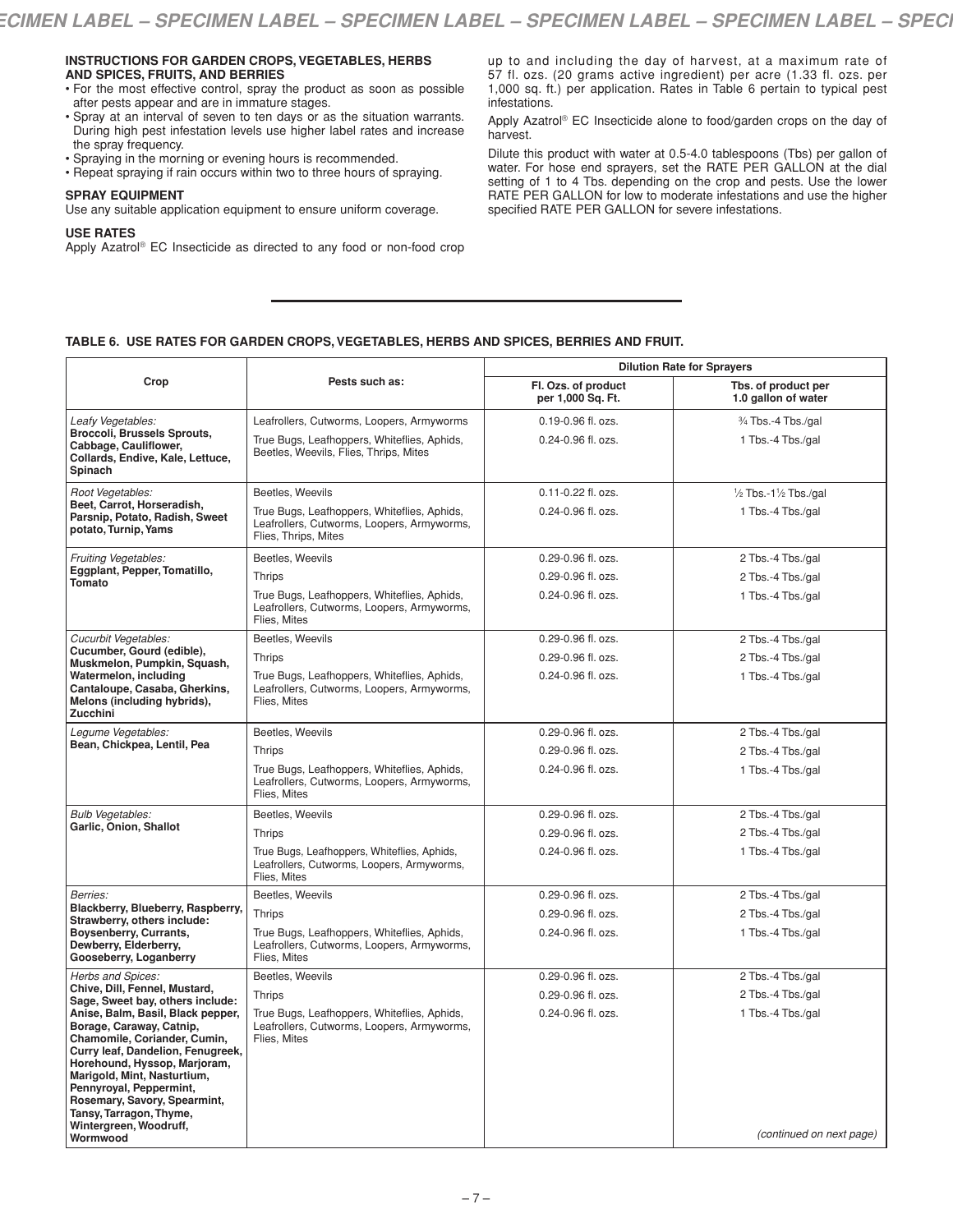### **TABLE 6. USE RATES FOR GARDEN CROPS,VEGETABLES, HERBS AND SPICES, BERRIES AND FRUIT (continued).**

| Crop                                                                                                                                                               | Pests such as:                                                                                            | <b>Dilution Rate for Sprayers</b>        |                                            |
|--------------------------------------------------------------------------------------------------------------------------------------------------------------------|-----------------------------------------------------------------------------------------------------------|------------------------------------------|--------------------------------------------|
|                                                                                                                                                                    |                                                                                                           | Fl. Ozs. of product<br>per 1,000 Sq. Ft. | Tbs. of product per<br>1.0 gallon of water |
| Nut Trees:<br>Almond, Brazil nut, Filbert,<br>Hickory nut, Pecan, Pistachios,<br>Walnut                                                                            | Beetles, Weevils                                                                                          | $0.29 - 0.96$ fl. ozs.                   | 2 Tbs.-4 Tbs./gal                          |
|                                                                                                                                                                    | Thrips                                                                                                    | $0.29 - 0.96$ fl. ozs.                   | 2 Tbs.-4 Tbs./gal                          |
|                                                                                                                                                                    | True Bugs, Leafhoppers, Whiteflies, Aphids,<br>Leafrollers, Cutworms, Loopers, Armyworms,<br>Flies. Mites | $0.24 - 0.96$ fl. ozs.                   | 1 Tbs.-4 Tbs./gal                          |
| Pome Fruits:<br>Apple, Pear, Quince                                                                                                                                | Beetles, Weevils                                                                                          | $0.29 - 0.96$ fl. ozs.                   | 2 Tbs.-4 Tbs./gal                          |
|                                                                                                                                                                    | Thrips                                                                                                    | $0.29 - 0.96$ fl. ozs.                   | 2 Tbs.-4 Tbs./gal                          |
|                                                                                                                                                                    | True Bugs, Leafhoppers, Whiteflies, Aphids,<br>Leafrollers, Cutworms, Loopers, Armyworms,<br>Flies, Mites | $0.24 - 0.96$ fl. ozs.                   | 1 Tbs.-4 Tbs./gal                          |
| Stone Fruits:<br>Apricot, Cherry, Nectarine,<br>Peach, Plum                                                                                                        | Beetles, Weevils                                                                                          | $0.29 - 0.96$ fl. ozs.                   | 2 Tbs.-4 Tbs./gal                          |
|                                                                                                                                                                    | Thrips                                                                                                    | $0.29 - 0.96$ fl. ozs.                   | 2 Tbs.-4 Tbs./gal                          |
|                                                                                                                                                                    | True Bugs, Leafhoppers, Whiteflies, Aphids,<br>Leafrollers, Cutworms, Loopers, Armyworms,<br>Flies, Mites | $0.24 - 0.96$ fl. ozs.                   | 1 Tbs.-4 Tbs./gal                          |
| Citrus Fruits:<br>Grapefruit, Lemon, Lime, Orange<br>others include: Citrus Citron,<br>Mandarin (tangerine), Nectarine,<br>Satsuma (orange mandarin),<br>Tangerine | Beetles, Weevils                                                                                          | 0.29-0.96 fl. ozs.                       | 2 Tbs.-4 Tbs./gal                          |
|                                                                                                                                                                    | Thrips                                                                                                    | $0.29 - 0.96$ fl. ozs.                   | 2 Tbs.-4 Tbs./gal                          |
|                                                                                                                                                                    | True Bugs, Leafhoppers, Whiteflies, Aphids,<br>Leafrollers, Cutworms, Loopers, Armyworms,<br>Flies, Mites | $0.24 - 0.96$ fl. ozs.                   | 1 Tbs.-4 Tbs./gal                          |

#### **CHEMIGATION GENERAL INFORMATION**

Azatrol ® EC Insecticide may be applied through drip (trickle) or sprinkler irrigation systems. Do not apply this product through any other type of irrigation system.

Crop injury, lack of effectiveness, or illegal pesticide residues can result from non-uniform distribution of treated water. Questions concerning calibration should be directed to your State Extension Service Specialist, the equipment manufacturer or other expert.

Do not connect an irrigation system (including greenhouse systems) used for pesticide application to a public water system unless the pesticide label-prescribed safety devices for public water systems are in place. Direct your questions concerning calibration to your State Extension Service Specialist, the equipment manufacturer, or other expert. A person knowledgeable of the chemigation system and responsible for its operation or under the supervision of a responsible person, shall shut the system down and make necessary adjustments should the need arise.

Dilute Azatrol ® EC Insecticide with water before introduction into the system. Use the diluted solution within 8 hours. Do not apply in irrigation water if the pH exceeds 7.0. The optimum pH range for application is 5.5 to 6.5. The pH of the irrigation water can be adjusted by use of a suitable buffering agent. Agitation is necessary. Apply at the specified rate using sufficient water to achieve an even distribution within an 8-hour period. Do not apply Azatrol ® EC Insecticide at a rate that exceeds 3.5 pints active ingredient per acre (57 fl. oz).

*Caution must be exercised in irrigation waters with a pH greater than 7. If the irrigation cycle will last longer than 8 hours and the Azatrol ® EC Insecticide is premixed in the supply tank, the tank mix must be buffered to a pH of 8 or lower.*

# **Precautions For Chemigation Systems Connected To A Public Water System**

*Public water system means a system for the provision to the public of piped water for human consumption if such system has at least 15 service connections or regularly serves an average of at least 25 individuals daily at least 60 days out of a year.*

Chemigation systems connected to public water systems must contain a functional, reduced-pressure zone (RPZ), backflow preventer or the functional equivalent in the water supply line upstream from the point of pesticide introduction. As an option to the RPZ, the water from the public water system should be discharged into a reservoir tank prior to pesticide introduction.

There shall be a complete physical break (air gap) between the flow outlet end of the fill pipe and the top of overflow rim of the reservoir tank of at least twice the inside diameter of the fill pipe. The pesticide injection pipeline must contain a functional, automatic, quick-closing check valve to prevent the flow of fluid back toward the injection.

The pesticide injection pipeline must also contain a functional, normally closed, solenoid-operated valve located on the intake side of the injection pump and connected to the system interlock to prevent fluid from being withdrawn from the supply tank when the irrigation system is either automatically or manually shut down.

The system must contain functional interlocking controls to automatically shut off the pesticide injection pump when the water pump motor stops, or in the cases where there is no water pump, when the water pressure decreases to the point where pesticide distribution is adversely affected. Systems must use a metering pump, such as a positive displacement injection pump (*e.g.* diaphragm pump) effectively designed and constructed of materials that are compatible with pesticides and capable of being fitted with a system interlock.

Do not apply when wind speeds favor drift beyond the area intended for treatment.

**Operation Of Sprinkler Chemigation Or Drip (Trickle) Utilizing A Pressurized Water And Pesticide Injection System:** The system must contain a functional check valve, vacuum relief valve, and low-pressure drain appropriately located on the irrigation pipeline to prevent water source contamination from backflow. The pesticide injection pipeline must contain a functional, automatic, quick-closing check valve to prevent the flow of fluid toward the injection pump. The pesticide injection pipeline must also contain a functional, normally closed, solenoidoperated valve located on the intake side of the injection pump and connected to the system interlock to prevent fluid from being withdrawn from the supply tank when the irrigation system is either automatically or manually shut down.

The system must contain functional interlocking controls to automatically shut off the pesticide injection pump when the water pump motor stops. The irrigation line or water pump must include a functional pressure switch that will stop the water pump motor when the water pressure decreases to the point where pesticide distribution is adversely affected. Systems must use a metering pump, such as a positive displacement injection pump (e.g., diaphragm pump) effectively designed and constructed of materials that are compatible with pesticides and capable of being fitted with a system interlock.

Do not apply when wind speed favors drift beyond the area intended for treatment.